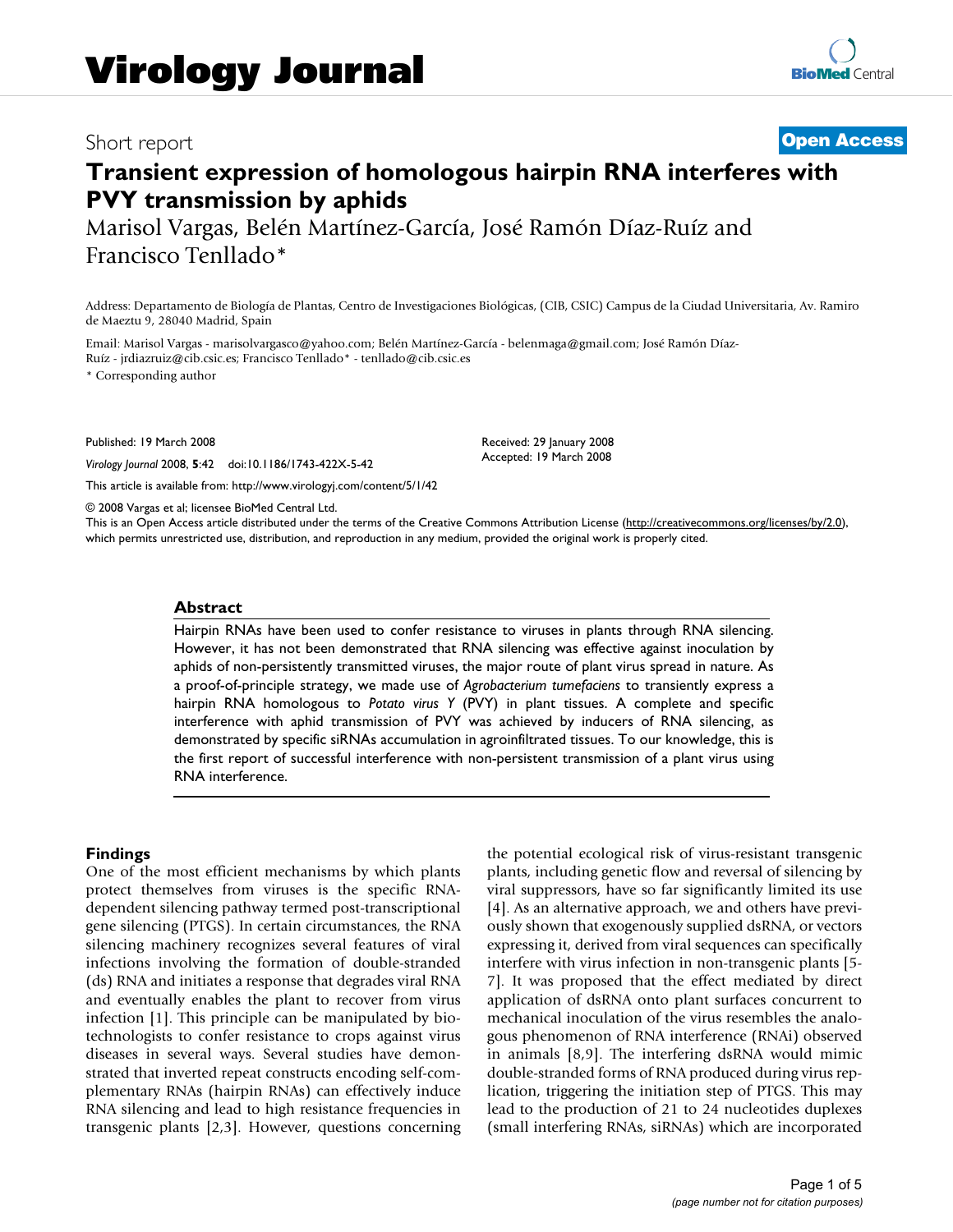into a nuclease complex responsible for the degradation of the cognate viral RNA [1]. Thus, the invading virus containing sequences homologous to the dsRNA is recognized and degraded by the plant's defence mechanism. This non-transgenic, RNAi-based approach could form the basis for the development of a new biotechnological tool aimed at protecting crops against virus diseases [9].

Aphid transmission is the main method of spread for most plant viruses in nature including members of the genus *Potyvirus*, the largest group of plant viruses. These viruses are transmitted in a non-persistent manner, a category of non-circulative transmission also known as stylet-borne [10]. Since the RNAi-based approach in nontransgenic plants has only so far been demonstrated against mechanically inoculated viruses, we sought to expand this resistance against virus inoculation by aphids. As a proof-of-principle strategy, we made use of *Agrobacterium tumefaciens* to transiently express hairpin RNA molecules in plant tissues. The *Agrobacterium*-mediated transient expression system has previously been used to deliver RNA silencing inducers and suppressors into plants [11]. We previously showed that transient expression of a hairpin RNA could block multiplication and spread of a tobamovirus delivered by mechanical inoculation in non-transgenic plants [12]. However, it is not known if transient expression of hairpin RNA could block virus transmission by aphids. In the present study, we investigated the silencing potential of inverted repeat sequences designed to generate a hairpin RNA homologous to *Potato virus Y* (PVY) for its ability to interfere with the non-persistent transmission of this virus by aphids.

The commercial plasmid pCAMBIA2300 (CAMBIA) was used to express *in planta* the inverted-repeat RNA corresponding to coat protein (CP) gene sequences of PVY. First, the cauliflower mosaic virus (CaMV) 35S promoter was extracted from pAVA393 [13] using *EcoR*I, and ligated to a derivative of pCAMBIA2300 in which the 3' terminator region of the nopaline synthase gene (NOSt) was inserted between *Pst*I and *Hin*dIII sites. The viral sequences were then extracted from pBKS-IRCPPVY using *Kpn*I and *BamH*I and introduced into the pCAMBIA2300 derivative to generate pIRCPPVY. To prepare pBKS-IRCP-PVY, a fragment of plasmid pBSK-CPPVY [14] was amplified by polymerase chain reaction (PCR) using primers 5'- TCCTCTAGA*CACTGAAATGATGG*-3' and 5'-CTTGGTAC-C*GGAGAGACACTACATC*-3', corresponding to positions 8509–8523 and complementary to 9374–9390, respectively (italized), in the PVY genome [[15](#page-4-0)]. An *Xba*I and *Kpn*I restriction sites (underlined) were created in both primers, respectively, to facilitate further cDNA cloning in a triple-ligation reaction: the PCR product was cut with *Xba*I-*Kpn*I; pCB278, a plasmid harbouring the phleomycin resistance gene [7], was cut with *Hind*III-*Xba*I and both

fragments were ligated to the *Kpn*I-*Hind*III cut pBSK-CPPVY to obtain pBKS-IRCPPVY. Sequencing confirmed the correct ligation of the three components. pBKS-IRCP-PVY then incorporates a bacterial gene as a spacer sequence between the sense and the antisense orientations of the PVY CP sequence. We took advantage of the positive selection conferred by this prokaryotic resistance gene to reduce the risk of intramolecular homologous recombination in bacteria. Upon transcription, RNA from pIRCPPVY is intended to fold into a stem-loop structure consisting of 881 bp of PVY dsRNA and approximately a 500 bp spacer sequence (IRCPPVY, Fig. 1A). For comparison, one additional construct containing inverted repeat sequences corresponding to the *Pepper mild mottle virus* (PMMoV) polymerase gene (IR54PMMoV) [7] was used. An empty pCAMBIA2300 was also used as a negative control. The binary plant vectors were introduced into *Agrobacterium tumefaciens* GV2260 by triparental mating and the infiltration of plant tissues was performed essentially as described by Tenllado et al. [7].

We determined first whether transient IRCPPVY expression could trigger an antiviral response in plants against mechanically inoculated PVY. *Nicotiana benthamiana* plants were infiltrated with *A. tumefaciens* cultures carrying IRCPPVY or the empty vector. At 4 days post-infiltration, plants were challenge-inoculated by applying 20 μl of PVY sap inoculum  $(1/10 \text{ w/v})$  on the infiltrated leaves dusted with Carburundum. Plants were kept in growth chamber with a 16 h light/8 h dark cycle at 25°C. By 7 days post-inoculation (dpi), mosaic symptoms were displayed by PVY-inoculated plants that had been infiltrated with *Agrobacterium* carrying the empty vector. In contrast, inoculated plants that had been infiltrated with IRCPPVY remained symptomless throughout the entire testing period (2 months). Analyses of viral CP accumulation were performed by dot blot analysis (Fig. 1B). Plant extracts were prepared by homogenizing leaf tissue in phosphate-buffered saline, pH 7.4 (PBS) (5 ml/g) and clarified by centrifugation at 10,000 rpm for 5 min. 10 μl of extracts diluted in 200 μl of PBS were applied to polyvinyledene difluoride (PVDF) membranes (Amersham) using a Bio-dot SF microfiltration apparatus (BioRad), and washed twice with PBS. The sensitivity was increased by incubating the membranes in acetone for 1 min, prior to reaction with the specific antiserum. A specific rabbit antiserum against PVY [14] was used at 1:1,000 in PBS containing 5% nonfat milk and 0.05% Tween 20. Blots were washed with PBS and incubated with peroxidaseconjugated goat antirabbit IgG (GARPO) diluted 1:15,000 in PBS containing 5% nonfat milk for 1 h at room temperature. Blots were washed twice with PBS and enzyme activity was detected with an enhanced chemiluminescence kit (ECL, Amersham). Dot blot analysis of total soluble proteins extracted from systemic leaves at 14 dpi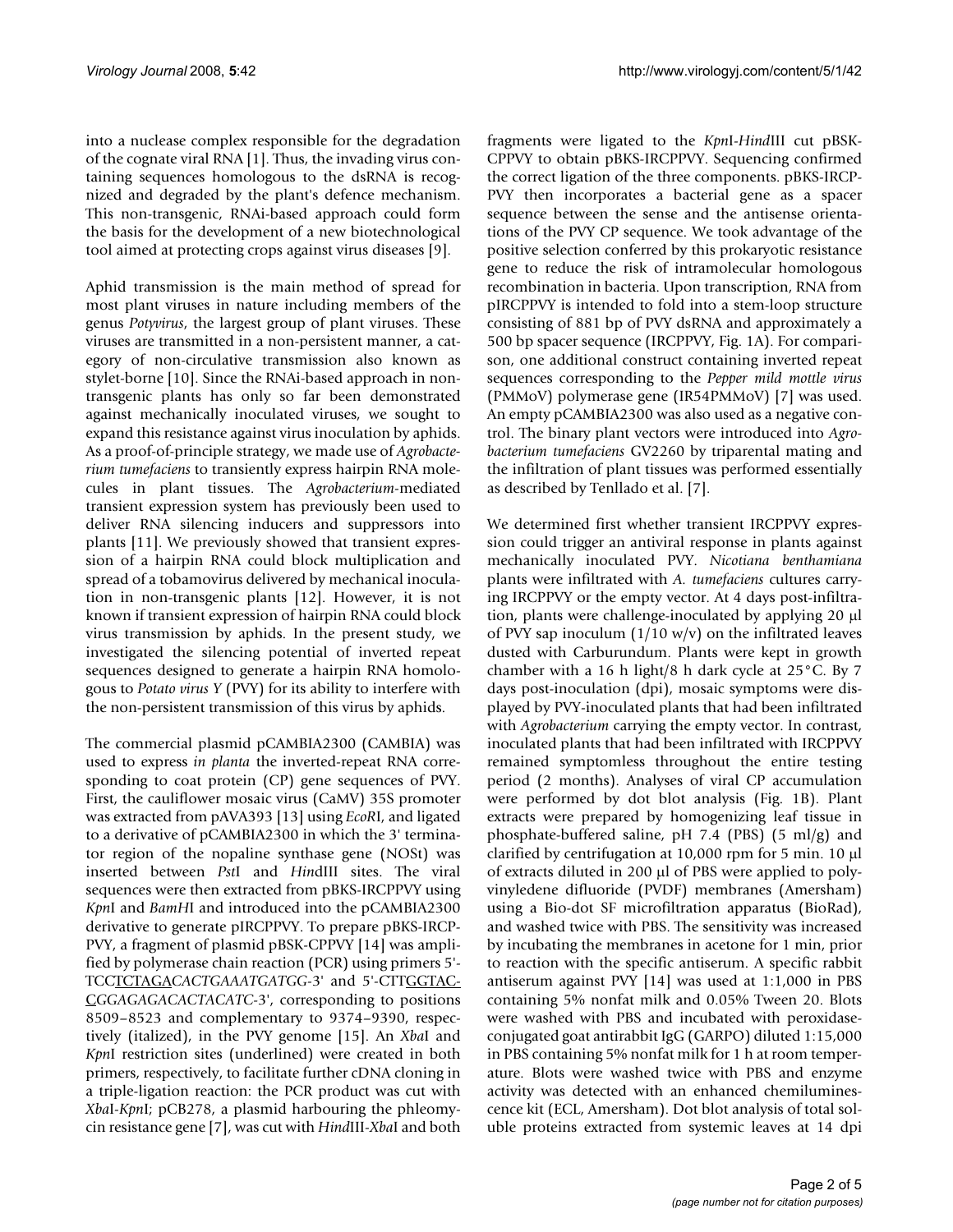

### **Figure 1**

**Detection of PVY CP and PVY small interfering RNAs in** *N. benthamiana* **agroinfiltrated tissues.(A)** 

Schematic representation of pIRCPPVY used for transient expression by agroinfiltration. A cDNA fragment encoding sense and antisense PVY CP RNA sequences separated by a spacer sequence (Phe) were cloned into binary plant vector pCAMBIA2300. **(B)** Plants were agroinfiltrated with empty vector or pIRCPPVY and used after 4 days post-infiltration to inoculate PVY. Where no agroinfiltration occurred (right panel), plants were directly inoculated with PVY (PVY) or buffer (healthy). **(C)** Plants were agroinfiltrated with empty vector or pIRCPPVY and used after 4 days post-infiltration to feed viruliferous aphids (*M. persicae*). At 14 dpi., sap extracts from upper leaves of single plants were assayed by dot blot using PVY antiserum, and detected using a secondary antibody conjugated to peroxidase. **(D)** Northern blot analysis of low molecular weight RNAs shows the accumulation of siRNAs in pIRCPPVY-infiltrated leaves. Samples were taken 4 days after infiltration. The blot was hybridised with a 32Plabeled cDNA PVY CP probe. Equivalent loading of samples was shown by staining the gel with ethidium bromide before transfer. The mobilities of oligodeoxynucleotides of the indicated length are shown to the right.

showed that PVY CP accumulated in plants that had been infiltrated with the empty vector at comparable levels to PVY-inoculated plants that had not been infiltrated with *Agrobacterium*. In agreement with the lack of symptoms, PVY CP was not detected in the upper leaves of plants infiltrated with IRCPPVY in any of the ten plants used in the assay. These results suggest that transient expression of PVY hairpin RNA is competent to trigger an antiviral response against mechanically transmitted virus.

In a set of new experiments, leaves of *N. benthamiana* plants were agroinfiltrated with cultures of *Agrobacterium* carrying IRCPPVY, IR54PMMoV or the empty vector constructs. At 4 days post-infiltration, agroinfiltrated leaves were used in plant-to-plant transmission tests. Groups of apterous mature aphids from a *Myzus persicae* (Sulzer) clone were collected, starved for a period of 2–3 h and allowed to probe for 5–10 min on leaves of PVY-infected *N. benthamiana* plants. Aphids (10–15 per plant) were released onto an agroinfiltrated leaf covered with a plastic bag at 4 days post-infiltration for inoculation over a 2 h period before spraying with pirimicarb at  $0.05\%$  (w/v). Plants were transferred to the growth chamber for observation. The results (Table 1) showed that transiently expressed IRCPPVY was able to block transmission of PVY (0% transmission rate), while aphids fed on plants infiltrated with the empty vector transmited the virus at high efficiency (100% transmission rate). Sixteen out of sixteen plants infiltrated with *Agrobacterium* containing the empty vector displayed disease symptoms in upper leaves at 7 dpi, whereas all plants (16 plants in 2 independent experiments) that had been agroinfiltrated with the IRCPPVY construct were free of symptoms until their life cycles were completed. Dot blot analysis confirmed the visual observations of the accumulation of PVY CP in upper leaves at 14 dpi (Fig. 1C). PVY CP was not detectable in plants infiltrated with IRCPPVY, whereas viral CP was abundant in plants infiltrated with *Agrobacterium* containing the empty vector. The interfering activity on PVY transmission exhibited by transiently expressed IRCPPVY could reflect any kind of unspecific, defence response of plants elicited by hairpin RNA sequences that could somehow block the transmission process. However, *Agrobacterium*-mediated expression of a hairpin RNA derived from a heterologous virus, IR54PMMoV, had no detrimental effect on PVY transmission by aphids (Table 1). These results suggest that interference with virus transmission by inverted repeat sequences was sequence-specific and likely due to the activation of RNA silencing.

To further test whether interference with aphid transmission conferred by transient expression of hairpin RNA could be attributable to PTGS, the low molecular weight RNA fraction was extracted from non-inoculated, *Agrobacterium*-infiltrated leaves and analysed by Northern blot hybridisation as described [16]. A 32P-labeled probe specific for the PVY CP sequence cloned in pBSK-CPPVY was produced by random priming. siRNA species characteristic of PTGS were detected in plants that had been infiltrated four days before with IRCPPVY but were absent in empty vector-infiltrated plants (Fig. 1D).

We have demonstrated that transient expression of an antiviral hairpin RNA by *A. tumefaciens* results in resistance to PVY transmission by aphids. Several studies have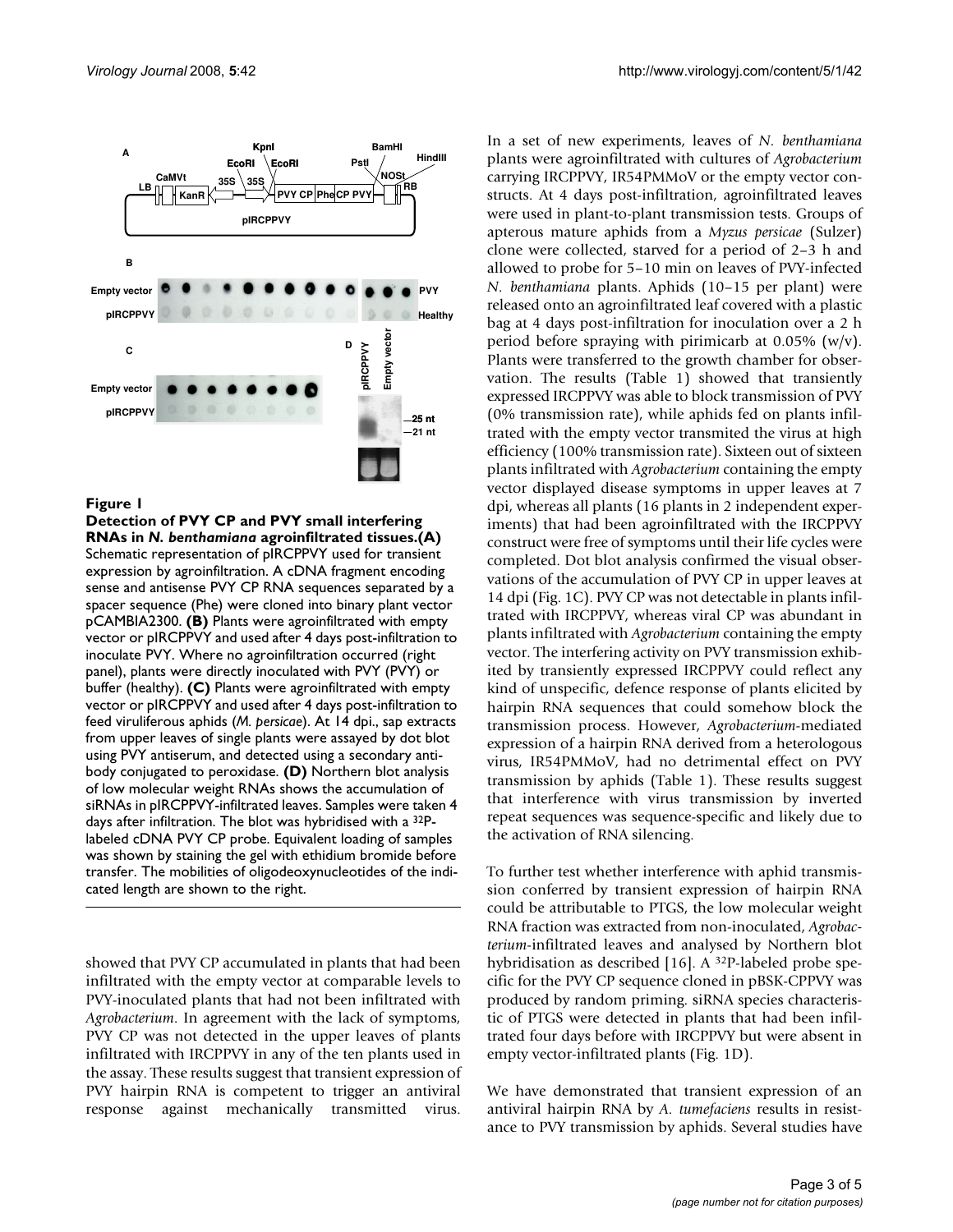| Agroinfiltrated <sup>a</sup> | Experiments | Totalb | Percentage transmission |
|------------------------------|-------------|--------|-------------------------|
| Empty vector                 |             | 16/16  | 100                     |
| <b>pIRCPPVY</b>              |             | 0/16   |                         |
| pIR54KPMMoV                  |             | 8/8    | 100                     |

**Table 1: Interference with PVY transmission by** *Agrobacterium tumefaciens***-mediated transient expression of IRCPPVY.**

<sup>a</sup>*N. benthamiana* leaves were agroinfiltrated with the indicated constructs, and used after 4 days post-agroinfiltration to feed viruliferous aphids (*M. persicae*).

b Plant-to-plant transmission experiments were performed, using 10–15 aphids per plant. Pooled transmission rates are indicated as number of infected plants/number of test plants

indicated that inverted repeat constructs of transgenes can effectively induce RNA silencing and protect plants against viruses, including PVY, transmitted mechanically [2,3]. However, it was not formally demonstrated that silencing triggered by hairpin RNA was effective against inoculation by aphids of non-persistently transmitted viruses, the major route of virus spread in nature. Here, it is shown that a complete and specific interference with aphid transmission of PVY can be achieved by inducers of RNA silencing, as suggested by specific siRNAs accumulation in agroinfiltrated tissues. The available evidence indicates that *Agrobaterum-*mediated expression of constructs driven by the 35S promoter occurs in virtually every *N. benthamiana* cell, including the epidermal and mesophyll cell layers where inoculation of non-persistently transmitted viruses by aphids take place [17]. As a result, PVY hairpin RNA is converted into siRNAs that guide sequencespecific cleavage of the incoming, homologous viral RNA. Wang et al. [18] reported resistance in barley transgenic plants expressing *Barley Yellow Dwarf Virus* (BYDV)-hairpin RNA to the transmission of this virus by aphids. BYDV is a persistently transmitted, circulative virus and thus represents a different transmission mechanism, with distinctive impact on plant virus epidemiology, to that of PVY [10]. Since inoculation by aphids of BYDV and potyviruses occurs in different cell layers (phloem vs. epidermis), features of the silencing response required to achieve interference with transmission might differ.

Once having established the principle that RNAi is a highly efficient approach to interfere with the non-persistent transmission of plant virus by aphids, we envision extending the non-transgenic, RNAi-based approach to confer protection against aphid-borne viruses by directly delivering dsRNA to plants [9]. Several expression systems have been developed for the production of dsRNA in bacteria that could scale-up and speed the cost-effective production of viral-derived interfering molecules [7,19]. In order to enhance the therapeutic efficacy of RNAi against aphid transmission of viruses, new and better strategies for delivery of dsRNA to plant tissues have to be developed. Beyond this therapeutic application for plant protection, hairpin-dependent interference with virus transmission by transiently expressed constructs provides a potential tool to further dissect the molecular mechanisms of aphid transmission. Expression of hairpin RNAs driven by tissue-specific regulatory sequences could be employed to abort virus multiplication at specific plant cell layers and study their consequences for non-persistent and other types of transmission processes.

# **Competing interests**

The author(s) declare that they have no competing interests.

# **Authors' contributions**

JRDR, FT; Design and conception of study. MV;cloning cDNA constructs and dot blot analysis. MV, BM-G; transmission assays. FT; manuscript preparation. All authors read and approved the final manuscript.

# **Acknowledgements**

We are grateful to Tomás Canto and César Llave for critical reading and helpful comments on the manuscript. MV was supported by doctoral fellowships from CONICYT-BID (Chile). This work was supported by grant BIO2006-10944 from CICYT-MEC (Spain).

# **References**

- 1. Voinnet O: **[Induction and suppression of RNA silencing:](http://www.ncbi.nlm.nih.gov/entrez/query.fcgi?cmd=Retrieve&db=PubMed&dopt=Abstract&list_uids=15703763) [insights from viral infections.](http://www.ncbi.nlm.nih.gov/entrez/query.fcgi?cmd=Retrieve&db=PubMed&dopt=Abstract&list_uids=15703763)** *Nat Rev Genet* 2005, **6:**206-220.
- 2. Chen Y-K, Lohuis D, Goldbach R, Prins M: **High frequency induction of RNA-mediated resistance against** *Cucumber mosaic virus* **using inverted repeat constructs.** *Molecular Breeding* 2004, **14:**215-226.
- 3. Smith NA, Singh SP, Wang MB, Stoutjesdijk P, Green A, Waterhouse PM: **[Total silencing by intron-spliced hairpin RNA.](http://www.ncbi.nlm.nih.gov/entrez/query.fcgi?cmd=Retrieve&db=PubMed&dopt=Abstract&list_uids=11014180)** *Nature* 2000, **407:**319-320.
- 4. Tepfer M: **[Risk assessment of virus-resistant transgenic plants.](http://www.ncbi.nlm.nih.gov/entrez/query.fcgi?cmd=Retrieve&db=PubMed&dopt=Abstract&list_uids=12147768)** *Annu Rev Phytopathol* 2002, **40:**467-491.
- 5. Pooggin MM, Shivaprasad PV, Veluthambi K, Hohn T: **[RNAi target](http://www.ncbi.nlm.nih.gov/entrez/query.fcgi?cmd=Retrieve&db=PubMed&dopt=Abstract&list_uids=12560831)[ing of DNA virus in plants.](http://www.ncbi.nlm.nih.gov/entrez/query.fcgi?cmd=Retrieve&db=PubMed&dopt=Abstract&list_uids=12560831)** *Nat Biotechnol* 2003, **21:**131-132.
- 6. Tenllado F, Díaz-Ruíz JR: **[Double-stranded RNA-mediated](http://www.ncbi.nlm.nih.gov/entrez/query.fcgi?cmd=Retrieve&db=PubMed&dopt=Abstract&list_uids=11711619)** [interference with plant virus infection.](http://www.ncbi.nlm.nih.gov/entrez/query.fcgi?cmd=Retrieve&db=PubMed&dopt=Abstract&list_uids=11711619) **75:**12288-12297.
- 7. Tenllado F, Martinez-García B, Vargas M, Díaz-Ruíz JR: **[Crude](http://www.ncbi.nlm.nih.gov/entrez/query.fcgi?cmd=Retrieve&db=PubMed&dopt=Abstract&list_uids=12659646) [extracts of bacterially expressed dsRNA can be used to pro](http://www.ncbi.nlm.nih.gov/entrez/query.fcgi?cmd=Retrieve&db=PubMed&dopt=Abstract&list_uids=12659646)[tect plants against virus infections.](http://www.ncbi.nlm.nih.gov/entrez/query.fcgi?cmd=Retrieve&db=PubMed&dopt=Abstract&list_uids=12659646)** *BMC Biotechnology* 2003, **3:**3.
- 8. Fire A, Xu S, Montgomery MK, Kostas SA, Driver SE, Mello CC: **Potent and specific genetic interference by double-stranded RNA in** *Caenorhabditis elegans***[.](http://www.ncbi.nlm.nih.gov/entrez/query.fcgi?cmd=Retrieve&db=PubMed&dopt=Abstract&list_uids=9486653)** *Nature* 1998, **391:**806-811.
- 9. Tenllado F, Llave C, Díaz-Ruíz JR: **[RNA interference as a new bio](http://www.ncbi.nlm.nih.gov/entrez/query.fcgi?cmd=Retrieve&db=PubMed&dopt=Abstract&list_uids=15068884)[technological tool for the control of virus diseases in plants.](http://www.ncbi.nlm.nih.gov/entrez/query.fcgi?cmd=Retrieve&db=PubMed&dopt=Abstract&list_uids=15068884)** *Virus Res* 2004, **102:**85-96.